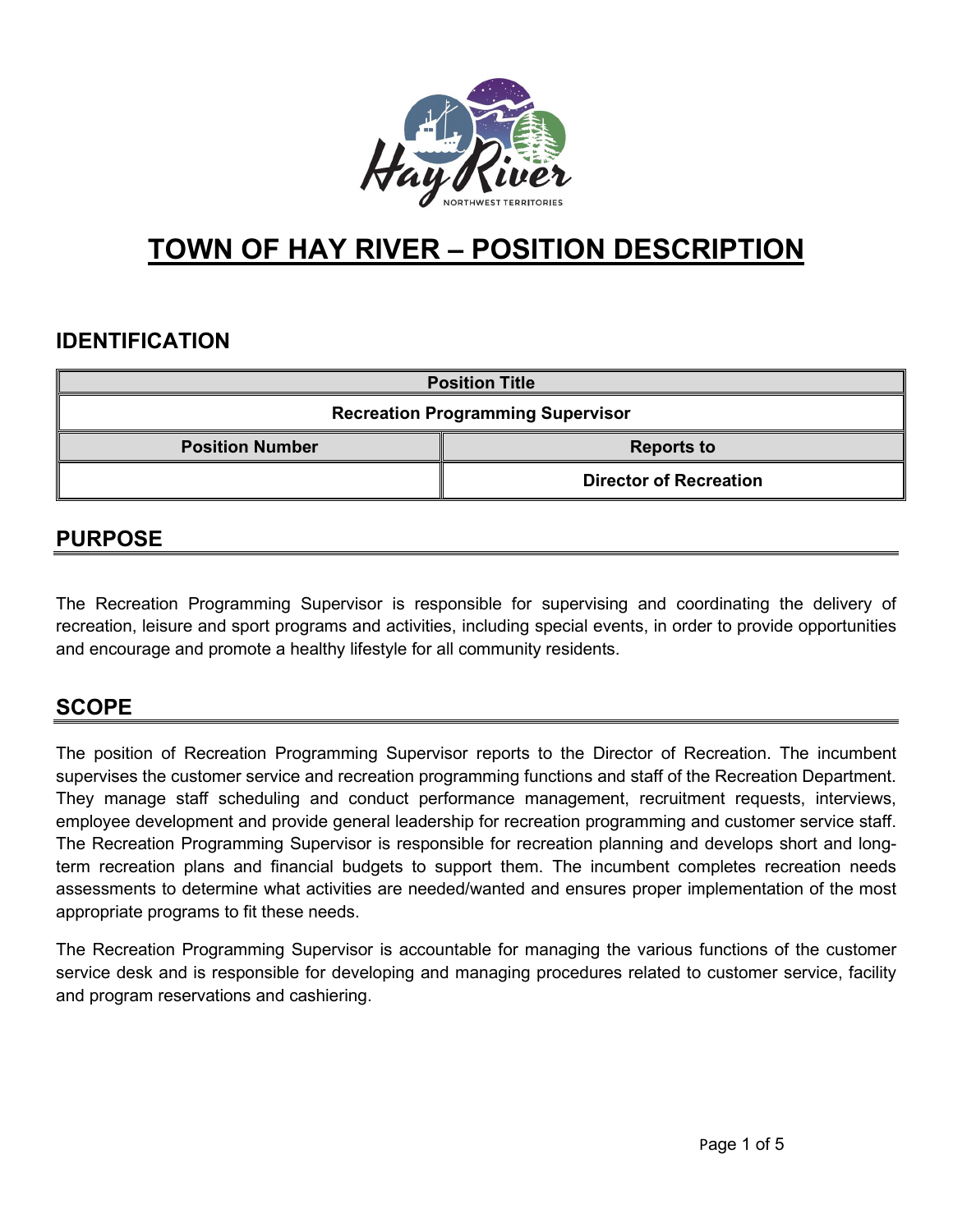- 1. Plans for sport, recreation and leisure programs/activities ensuring a broad array of activities and events are available for all community members. This includes but is not limited to:
	- Plan recreation programs and special events;
	- Ensure a variety of sport, recreation and cultural programs are planned and implemented;
	- Assess the recreation requirements of the community;
	- Communicate with community members to determine their needs and interests;
	- Research recreation program funding, prepare funding/grant proposals and submit grant reports afterward;
	- Ensure recreation information is available;
	- Liaise with and support recreation, sports and leisure organizations across the community;
	- Partner with community organizations to organize special events; and
	- Evaluate the effectiveness of programs and identify areas where new programs are needed.
- 2. Oversee the delivery of sport and recreation programs to ensure that residents have access to quality, diverse programming. This includes but is not limited to:
	- Schedule activities, facilities and volunteers as required;
	- Oversee the development of the recreation programming schedule;
	- Liaise with the Facilities and Parks Supervisor to ensure programs and facilities are coordinated and any programming/event special requirements are met;
	- Coordinate the planning and supervision of the Summer Heat program and staff;
	- Recruit, train and oversee volunteers:
	- Provide leadership, training opportunities and volunteer recognition;
	- Assist with and facilitate local involvement in regional and territorial programs and competitions;
	- Maintain contact information for user groups and share with Finance Department representatives for billing purposes;
	- Order programming supplies and equipment;
	- Consults with the Finance Department representatives on proper processes to put in place for sale and reporting recreation programming; and
	- Ensures procedures and controls are in place for Customer Service Clerks.
- 3. Manages staff effectively. This includes but is not limited to:
	- Directly supervise the Recreation Programmer, Customer Service Clerksas well as casual and seasonal staff;
	- Communicate with Recreation Programmer and Customer Service Clerks to ensure programs and event information are clear and special requirements are met;
	- Undertake employee performance management, including annual goal setting/work-planning, annual performance appraisals, discipline as required in conjunction with the Human Resources Manager;
	- Provide regular feedback to subordinates as part of ongoing performance management of staff;
	- Ensure staff oversight in accordance with the Town of Hay River Collective Agreement;
	- Recruitment, hiring, training, management, scheduling and professional development of employees;
	- Attend Recreation Department meetings and provide regular updates to staff;
	- Ensure staff are appropriately trained, both to meet technical/operational needs and for personal/career development; and
	- Reaffirm the importance of safety in the workplace and build a culture of safety.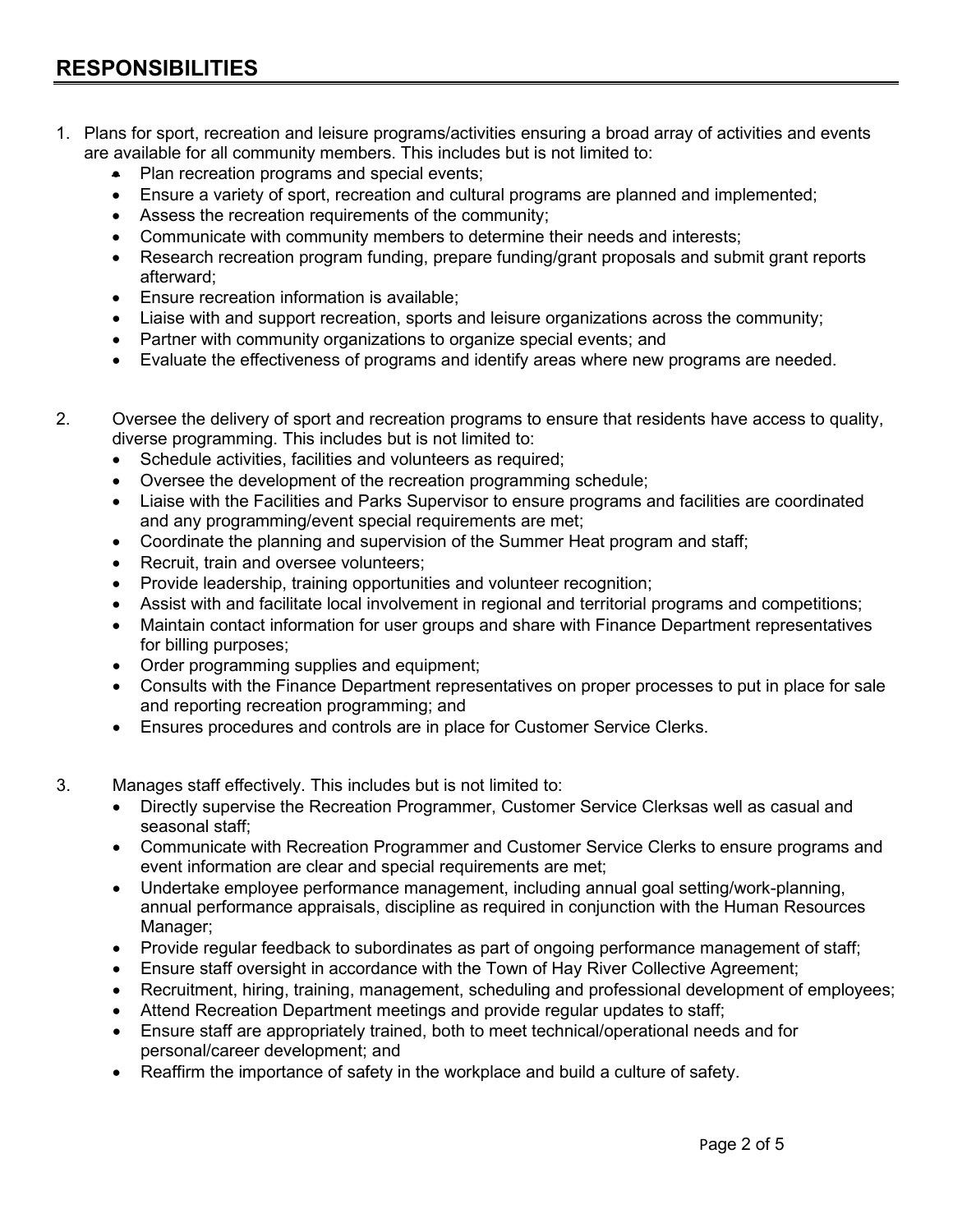- 4. Administer recreation programming and maintain records/information on activities and facility usage
	- Prepare short and long-term recreation plans;
	- Prepare and oversee the recreation programming and customer service operational and capital budgets;
	- Ensure proper processes, tools and training are in place to manage facility bookings of recreation assets;
	- Manage contracts associated with recreation programs;
	- Create and distribute monthly and periodic recreation programming reports;
	- Distribute information about regional and territorial participation and competitions;
	- Record information on and prepare reports concerning costs, numbers of participants, equipment/facility use, etc.; and

•

- Ensure that all programs and activities are implemented according to relevant legislation, policies and procedures.
- 5. Perform other related duties as required.

### **COMPETENCIES**

Competencies are the attitudes, attributes, behaviour or other personal characteristics that are needed in order to perform a job well. Competencies are intended to complement the credentials, education and technical proficiency that an individual typically brings to a position. The Town will support staff in enhancing their competencies and learning to apply competencies to their daily work.

The following core competencies are expected of all employees of the Town.

Organizational Awareness – understands big picture of issues facing the Town and community; aware of community events and occurrences; values the place of the Town within the community, understands the connection between his/her role and the vision and mission of the Town.

Customer Service – balances the interests of clients; re-adjusts priorities to respond to pressing and changing client needs. Anticipates and meets the needs of clients; achieves quality end products; committed to continuous improvement of services; ambassador for the Town to customers and clients.

Manage Resources Wisely –recognizes the value of resources - whether they are financial, human, information, material, assets, etc. – and strives to use these prudently and sustainably, in the best interests of the Town.

Interpersonal Skills – considers and responds appropriately to the needs, feelings and capabilities of different people in different situations; tactful, compassionate and sensitive; treats others with respect.

Oral Communication – makes clear and convincing points to individuals or groups; listens effectively and clarifies information as needed; facilitates an open exchange of ideas and fosters an atmosphere of open communication.

Written Communication – expresses facts and ideas in writing in a clear and organized manner.

Problem Solving – identifies and analyzes problems; distinguishes between relevant and irrelevant information to make informed decisions; provides solutions to individual and organizational problems.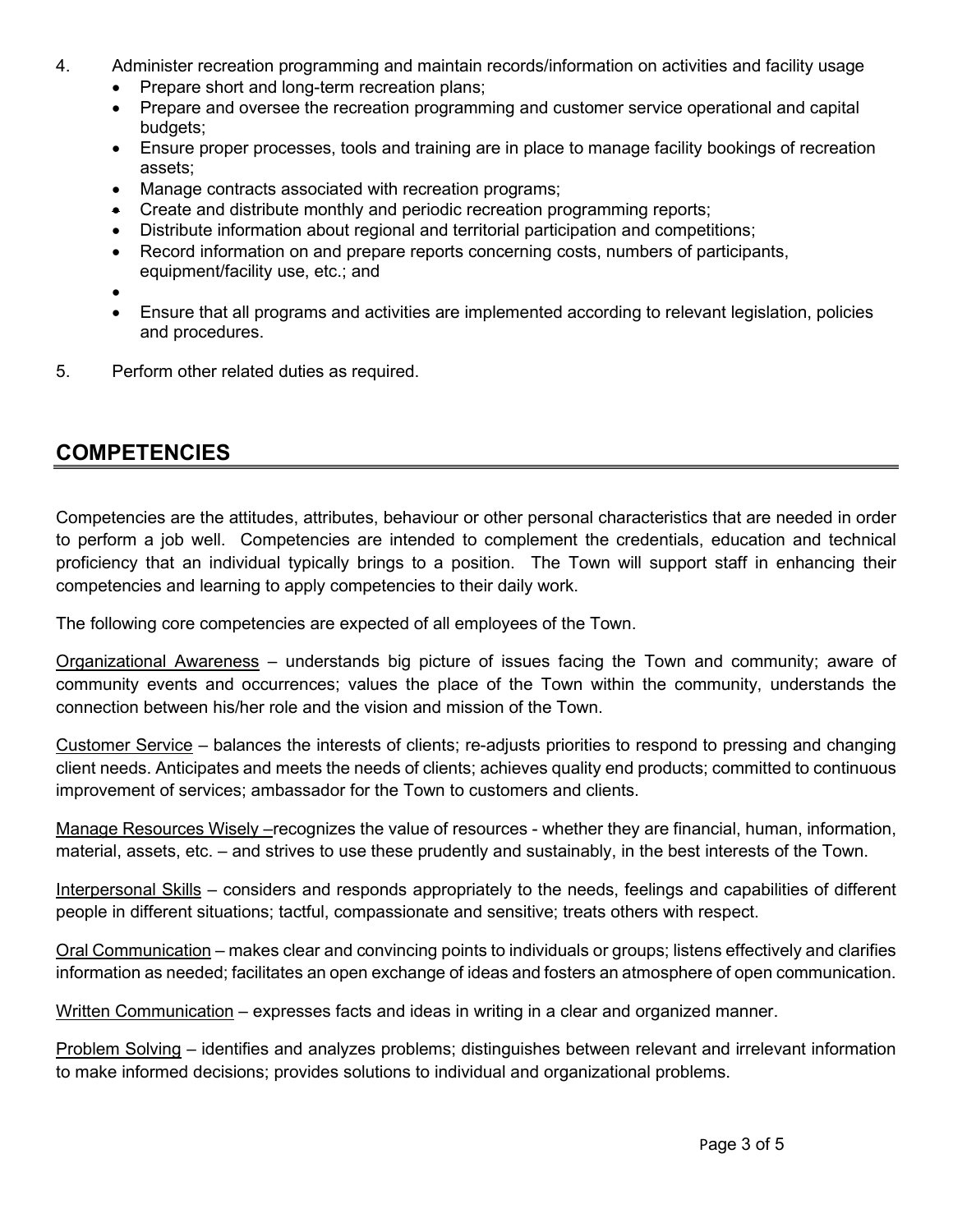Continual Learning - grasps new information; recognizes own strengths and weaknesses; pursues selfdevelopment, seeks feedback from others and welcomes opportunities to learn new things.

Flexibility – open to change and new information; adapts behavior and work methods in response to new information; adjusts to new situations warranting attention and resolution.

Sound Decision-making – exercises good judgment in making decisions; seeks all the information to make informed decisions; perceives the impact and implication of decisions, even when data is limited, or solutions produce unpleasant consequences.

# **KNOWLEDGE and SKILLS**

The following knowledge and skills are required for an individual to be able to perform the duties of this position:

- Recreation, sport and leisure program administration, management and delivery.
- Recreation, sport and leisure program evaluation.
- Coaching theory and practice.
- Volunteer training, development and recognition.
- Events coordination and planning.
- An understanding of northern cultural activities and traditional sports/games.
- An understanding of relevant legislation, policies, procedures and rule.
- An understanding of the northern cultural and political environment.
- Knowledge of emergency procedures, First Aid and CPR.
- Team leadership and management skills.
- Financial management skills.
- Organizational skills.
- Effective written communications skills including the ability to prepare reports.
- Research and program development skills.
- Stress management skills.
- Time management skills.

# **QUALIFICATIONS**

The Recreation Programming Supervisor would normally attain the required knowledge, skills and attitudes through completion of a diploma or degree in recreation management, health and/or fitness, combined with related recreation programming experience. Equivalencies will be considered.

# **WORKING CONDITIONS**

#### **Physical Demands**

The Recreation Programmer is expected to supervise, oversee and monitor recreational, leisure and sporting events including often strenuous physical activities, in all weather conditions. The incumbent will be expected to lift, carry and manage equipment and supplies, and participate in and train others in the rules of sport. The incumbent may have to work odd or long hours at a time to complete special requests or projects or to participate in or coordinate evening and off-hour activities.